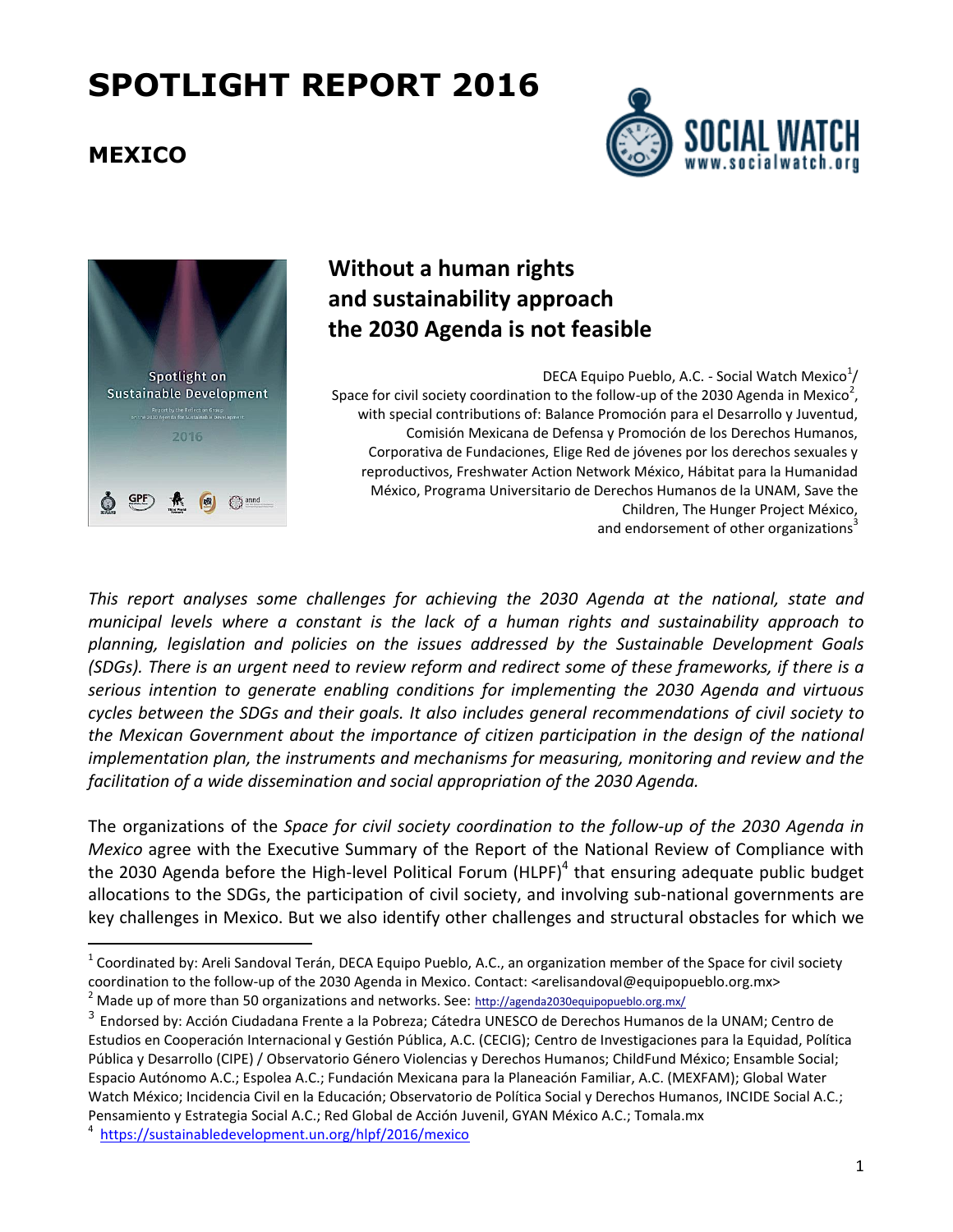

#### **MEXICO**

 $\overline{a}$ 

make recommendations for adjustments with a human rights and sustainability approach to generate conditions of viability for the implementation of the 2030 Agenda and the Sustainable Development Goals (SDGs) and their targets.

**The policy on food and agriculture in Mexico** presents challenges that hinder the implementation of SDG 2 on food security and sustainable agriculture (Targets 2.1, 2.2, 2.3 and 2.4), in a national context in which 27.4 million Mexicans live under conditions of moderate or severe food insecurity,<sup>5</sup> while the National Crusade against Hunger serves only 7.01 million people in extreme poverty and has been ineffective due to deficiencies in design and implementation. On the other hand, although 80 percent of producers are small scale producers, most of the budget of the Secretariat of Agriculture, Livestock, Rural Development, Fisheries and Food benefits medium and large farmers and industrial agriculture, while promoting the use of agrochemicals and genetically modified organisms. It is important therefore that the Government take several steps, including:

- design a comprehensive national policy to promote the right to food and assign it an item in the national budget;
- develop an implementation strategy that minimally links SDGs 1, 2, 5, 6, 8, 12 and 13 and other international commitments related to nutrition;
- design an integrated and intersectoral policy to increase agricultural productivity, and raise the incomes of small farmers and their access to fair-price markets;
- ensure transparency and a human rights and sustainability approach in partnerships with the private sector; and
- **•** promote an institutional and legal framework to ensure a transition to sustainable agriculture.<sup>6</sup>

The Mexican **legal framework on energy** amended in 2013 and 2014 presents obstacles to the exercise of human rights as well as to achieving the SDGs, as it prioritizes the activities of exploration and exploitation of hydrocarbons "over any other involving the use of the surface and subsurface of the lands concerned".<sup>7</sup> The framework establishes several legal provisions such as the determination of legal easements for hydrocarbons to public, private, national and transnational energy projects (some of which employ harmful techniques such as hydraulic fracturing or fracking), which constitutes a regression in terms of human rights and the environment,<sup>8</sup> while seriously compromising the achievement of SDG 2 (Targets 2.3 and 2.4); SDG 6 on water and sanitation (Targets 6.3, 6.4, 6.6); SDG 11 on cities (Target 11.a); SDG 12 on sustainable consumption and production (Target 12.4); SDG 13 on climate change; SDG 14 on marine resources (Target 14.2); and SDG 15 on biodiversity (Targets 15.1 and 15.5). We therefore urge the Government to observe Article 1 of the Constitution which mandates the application of the highest standards of human rights and the fulfillment of the

<sup>5</sup> CONEVAL. *Evaluation Report on Social Development Policy in Mexico 2014.* Mexico, 2015 p. 19

<sup>&</sup>lt;sup>6</sup> Contribution of The Hunger Project México (THP) <u>www.thp.org.mx</u>; contact: Ana Lucía Márquez Escobedo <analucia.marquez@thp.org>

<sup>&</sup>lt;sup>7</sup> Article 8 transitory of the decree of constitutional reform in the energy sector (December 2013) and Article 96 of the Hydrocarbons Law (August 2014)

<sup>&</sup>lt;sup>8</sup> See: Social and environmental impact of fracking. Senate of the Republic and Mexican Alliance against fracking, Mexico, 2014. In[: http://www.nofrackingmexico.org/libro.pdf](http://www.nofrackingmexico.org/libro.pdf)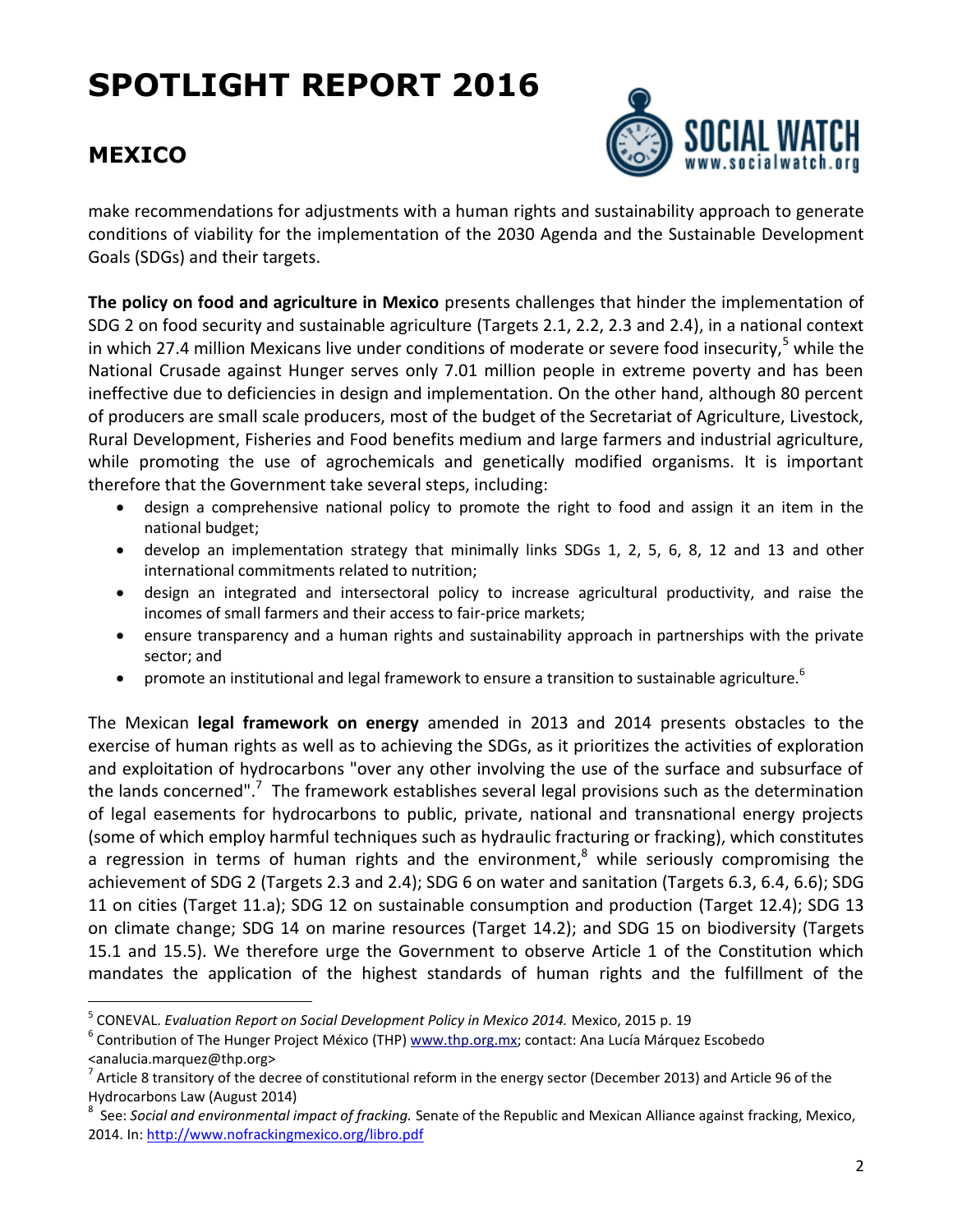### **MEXICO**



obligation to respect them, protect them, promote them and secure them to prevent, investigate and punish their violations.<sup>9</sup>

Due to inadequacies in the scope and application of the **national housing policy,** there are several obstacles to the exercise of the right to adequate housing and implementation of SDG 1 on poverty (Target 1.4) and SDG 11 on cities (Targets 11.1, 11.3, 11.a). The land in cities has lost its social function and its commodification has been extreme, so Government action is needed to stop land speculation and provide the poorest families with land, infrastructure and equipment. It should also provide clear instruments to implement the urban housing and development policy that can carry out prevention and care actions to informal settlements, regularization of ownership and subsequent provision of services. Housing policy should revolve around quality and not quantity; lines of action to generate culturally adequate housing for indigenous communities should be established; the line of action of the sectoral programme on separating social property for the development of the country's infrastructure for its direct implications on the right to land should be reviewed; and operating rules and procedures manuals of housing programmes should be adapted to the national and international regulatory framework.<sup>10</sup>

Mexico's **obesity prevention programmes and school drinking fountain installation** should be implemented more quickly and accountability demanded on the budget for 2015 and 2016, $^{11}$  since Mexico is the largest consumer of soft drinks and bottled water in the world and faces serious public health problems in terms of overweight, obesity and diabetes, challenging the fulfillment of the Target 6.1 (universal and equitable access to safe drinking water), Target 3.4 (reduction of premature mortality from non-communicable diseases through prevention) and Target 3.d (strengthen the capacity of early warning, risk reduction and management for national and global health risks). Also, the new General Water Law must guarantee human rights to water and sanitation and be in line with SDG 6, in particular by promoting community participation in water management (Target 6.b), ensuring water quality (Target 6.3) and its sustainability (Target 6.6).<sup>12</sup>

**Federal strategies to reduce social deprivation and prevent adolescent pregnancy** require substantial changes if they are to contribute to the fulfillment of the SDGs: including SDG 4 on education (Target 4.1), SDG 10 on inequalities (Target 10.3), SDG 3 on health (Target 3.7), and SDG 5 on gender equality and the empowerment of women and girls (Target 5.6). The merger of the Food Aid Programme with the Social Inclusion Programme *PROSPERA* created a disparity among beneficiary populations that will increase the inequality gap between them. It is then recommended to make the

 $\overline{a}$ 

<sup>&</sup>lt;sup>9</sup> Contribution by DECA Equipo Pueblo, A.C . [www.equipopueblo.org.mx](http://www.equipopueblo.org.mx/) and Alianza mexicana contra el fracking [http://nofrackingmexico.org/;](http://nofrackingmexico.org/) contact: Areli Sandoval Terán <pueblodip@equipopueblo.org.mx>

 $\frac{10}{10}$  Contribution of Hábitat para la Humanidad México <http://www.habitatmexico.org/>; contact: Mario Rivera <mrivera@habitatmexico.org>

 $11$  For more information, visit: <http://alianzasalud.org.mx/>

<sup>&</sup>lt;sup>12</sup> Contribution of Freshwater Action Network México (FANMex) <http://www.fanmexico.net/>; contact <nathalieseguin@fanmexico.net>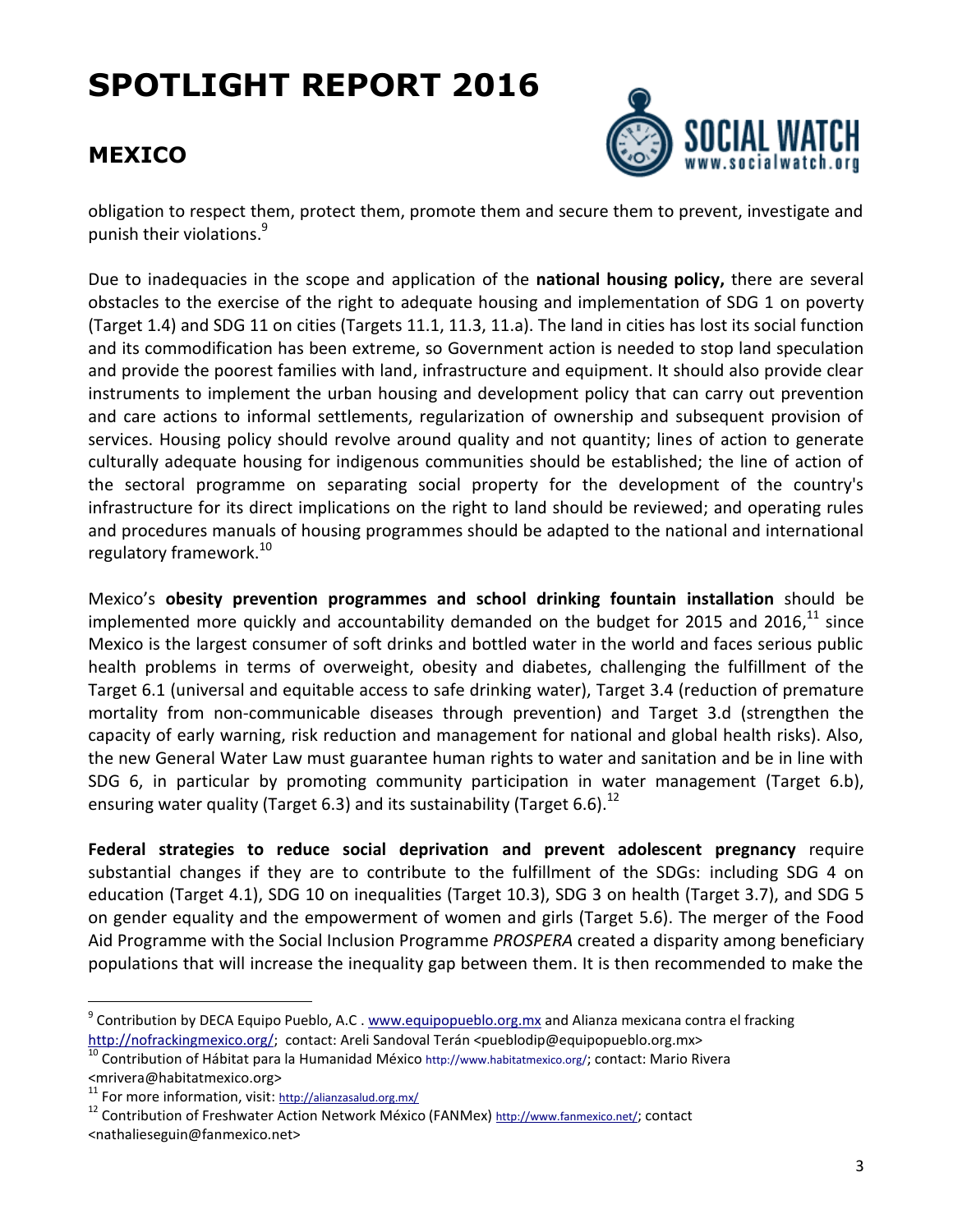#### **MEXICO**

 $\overline{a}$ 



necessary changes that first benefit marginalized populations ensuring the reduction of these gaps, with adequate operating rules and allocation of sufficient budget. The National Strategy to Prevent Adolescent Pregnancy, in spite of having some positive aspects, lacks precise rules for the operational level, it does not have an approach to review the socio-economic causes of teen pregnancy, it lacks clarity in terms of provision of funding, it does not clearly defines a mechanism of accountability and focuses on sexual health in men and reproductive health in women. Therefore, it is strongly advised to ensure three guarantees for adolescents: ensuring fair financing, removing barriers of discrimination and accountability.**<sup>13</sup>**

**Measures aimed at young people, particularly young women and their human rights, including sexual and reproductive rights** are required, that help overcome the additional barriers they face and that represent obstacles to achieving SDG 3 on health and well-being, including reducing adolescent pregnancy (Target 3.7). Obstacles include: insufficient access to health services and sexual and reproductive health, lack of training of medical personnel, poor accessibility and availability of modern contraceptive methods. It is also necessary to eliminate all forms of violence, including those that, through policies and legal frameworks perpetuate and reproduce them, as the 17 federative entities whose constitutions frame conditions for the criminalization of termination of pregnancy, exposing women to clandestine and insecure abortions; or the lack of classification of many forms of violence which makes it impossible to address them (Target 5.2). In addition it is necessary to guarantee equal pay for work of equal value (Target 8.5) and access to full employment, and reduce the proportion of youth not in employment (Target 8.6). It is essential to reverse the legal frameworks that threaten stability in employment; implementing and monitoring the 2030 Agenda from human rights, multiculturalism, youth and gender perspectives.<sup>14</sup>

With regard to SDG 3 on health and well-being, including **sexual and reproductive health**, it is vital to strengthen access to health care with special emphasis on reaching poor women and adolescents near where they live; to target appropriate and non-discriminatory services to young women; to address the underlying factors that put them at risk of maternal death, paying special attention to gender violence, lack of education and information, and nutrition and health; ensure women's access to emergency services due to complications from abortion without risk of a criminal penalty. Linked to SDG 4 on education, work should be done to provide comprehensive sex education in public and private schools. And to promote SDG 5 on gender equality, it is important to build a fair environment, where girls and young people grow up with equal opportunities, free from violence, coercion and discrimination.**<sup>15</sup>**

**<sup>13</sup>** Contribution of Save the Children [https://www.savethechildren.mx/;](https://www.savethechildren.mx/) contact: Mario Téllez <mario.tellez@savethechildren.org>

<sup>&</sup>lt;sup>14</sup> Contribution of Elige Red de jóvenes por los derechos sexuales y reproductivos [http://www.eligered.org/;](http://www.eligered.org/) Contact: Claudio Frausto Lara <claudio@eligered.org>

**<sup>15</sup>** Contribution of Balance Promoción para el Desarrollo y Juventud <http://www.redbalance.org/>; contact: Mariana Mancilla <jovenes@redbalance.org>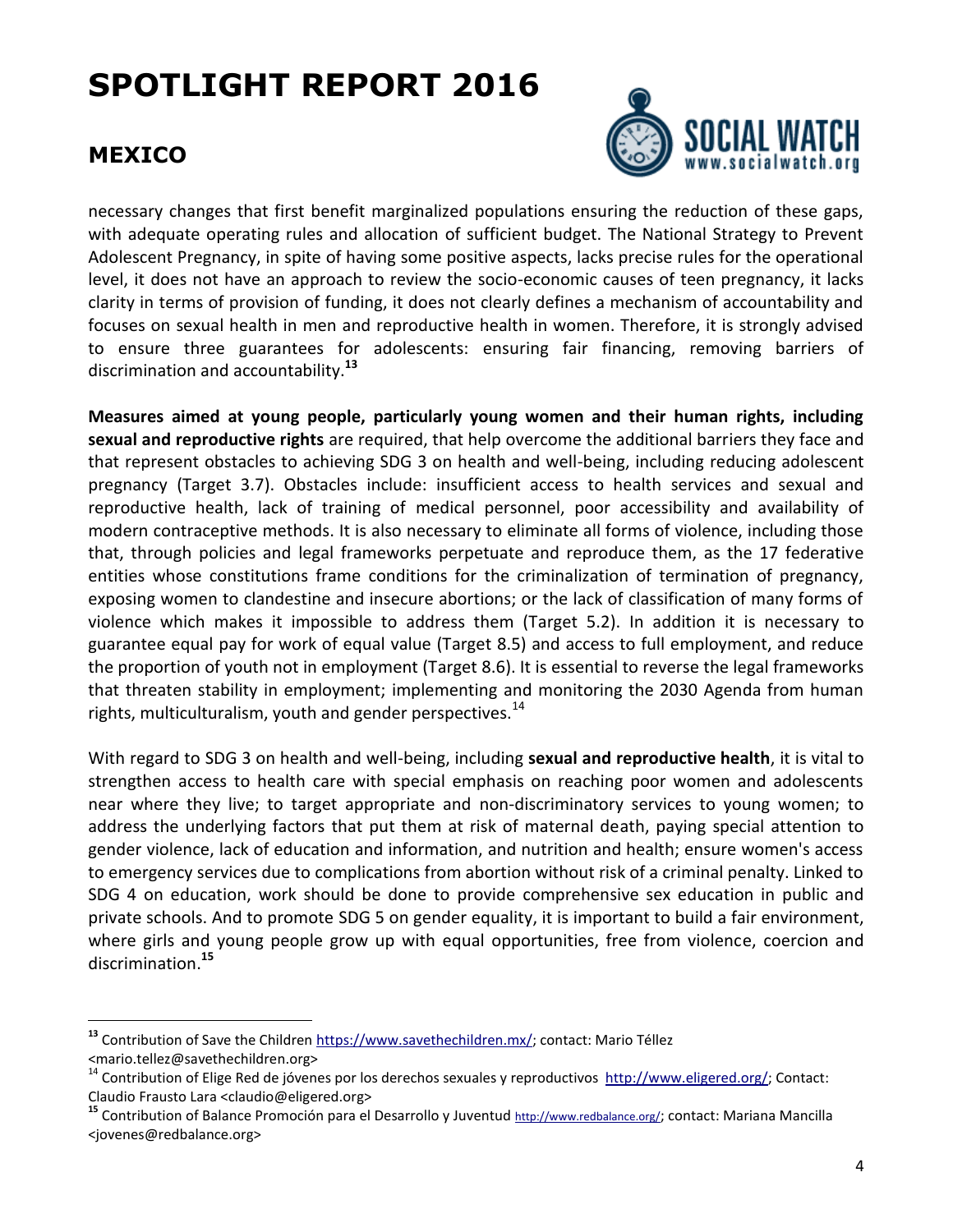#### **MEXICO**



**The drug policy in force in Mexico**, arising from the system of control and supervision agreed by the international community, has had a devastating impact on Mexico with high rates of violence, insecurity and corruption, impeding the implementation of SDG 16 on peace, security and justice. Especially since 2006, these problems have been identified by the Inter-American Commission on Human rights (IACHR)<sup>16</sup>, the Special Rapporteurs on extrajudicial executions and situation of torture and the UN High Commissioner for Human Rights who visited Mexico in October 2015 and emphasized that the huge amount of money mobilized by organized crime "is co-opting and corrupting key institutions".<sup>17</sup> The policy has focused on the detention of organized crime figures, but no real effort has been made to dismantle the network of corruption that links them to state agents. To substantially reduce all forms of violence and mortality rates, and end abuse and torture, there should be a review of the security policy aimed at combating the production, distribution and consumption of drugs, and adopt policies respectful of human rights, with health and gender dimensions. To make progress on SDG 16, Target 16.4 that includes combating all forms of organized crime should be pursued always in line with Target 16.1 on reducing all forms of violence and related death rates.<sup>18</sup>

#### **Conclusions and general recommendations**

Since the adoption of the 2030 Agenda at the United Nations, governmental action in Mexico has focused on how its implementation will be measured rather than on actually implementing it, making it urgent to begin to develop a national implementation plan through a participatory mechanism in line with the mandate of democratic planning of national development provided in Article 26 of the Constitution in order to ensure national ownership of the implementation strategies and policies the 2030 Agenda targets.<sup>19</sup>

Moreover, civil society organizations request the Specialized Technical Committee of the SDGs, led by the Office of the Presidency of the Republic, the National Institute of Statistics, Geography and Informatics and the National Population Council<sup>20</sup> ensure our incorporation into the design process of national indicators, a commitment included in Mexico voluntary report to HLPF. Additionally, we advance recommendations<sup>21</sup> for human rights principles and standards to guide the construction of indicators at the national level, considering participatory processes, mechanisms for collecting information with the necessary disaggregation to ensure the principle of equality and non-

 $\overline{a}$ 

<sup>&</sup>lt;sup>16</sup> Inter-American Commission on Human Rights (IACHR) Situation of Human Rights in Mexico. OAS/Ser.L/V/II.Doc.44/15, 31 December, 2015, p. 31.

 $17$  Declaration of the UN High Commissioner for Human Rights Zeid Ra'ad Al Hussein, p. 3.

<sup>&</sup>lt;sup>18</sup> Contribution of Comisión Mexicana de Defensa y Promoción de los Derechos Humanos (CMDPDH) <http://cmdpdh.org/>; contact: Olga Guzmán <incidencia@cmdpdh.org>

<sup>&</sup>lt;sup>19</sup> United Nations. General Assembly. Transforming our world: the 2030 Agenda for Sustainable Development. Resolution A / RES / 70/1 adopted by the General Assembly on 25 September 2015 (General Distr. 21 October 2015), section on Means of Implementation, paragraph 63.

<sup>&</sup>lt;sup>20</sup> See pilot platform at: <http://agenda2030.datos.gob.mx/>

 $^{21}$  Positions and proposals at: <http://agenda2030equipopueblo.org.mx/>